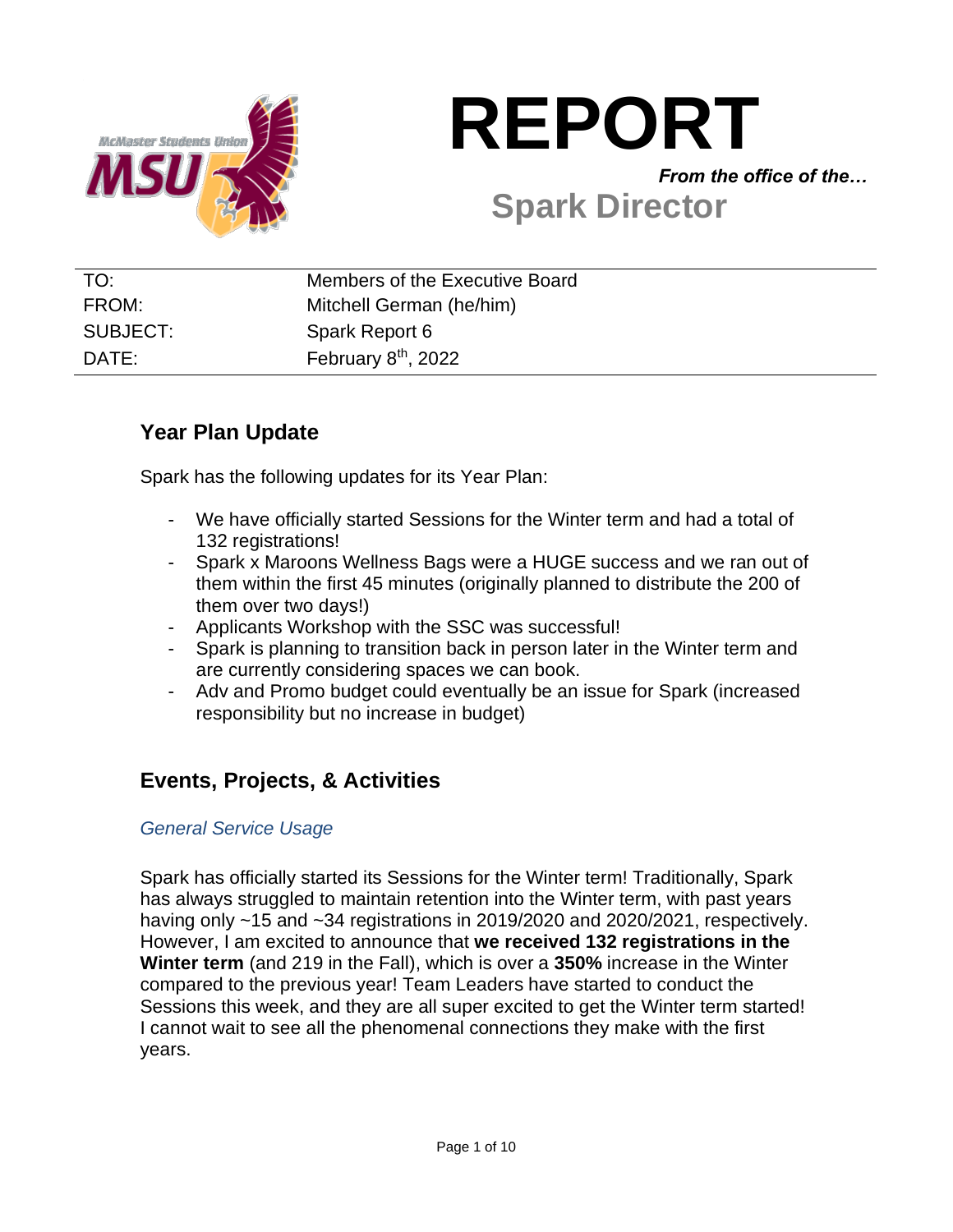#### *Projects & Events: Sessions Registration (Complete)*

As mentioned, Spark has completed its Winter Sessions registration and Sessions have started the week of January 31<sup>st</sup>! As of now, they will be entirely virtually via Zoom for at least the first four weeks, until we have EOHSS completed, and rooms booked for the last four weeks. Ideally, this would have been completed earlier in the year, but with Omicron there was too much uncertainty around COVID-19 and the transition back to campus that it was not possible. However things are starting to (hopefully) look a bit more certain, and we will start planning for the transition to in-person Sessions throughout the next couple of weeks. This is something that I think is extremely important for the vitality of the Service, seeing as everybody who has done Spark in person before will be leaving this year. It is an excellent opportunity for volunteers that have only operated virtually to see how Spark works in person for the continuation of our programming.

#### *Projects & Events: Spark x Maroons Exam Care Packages (Completed)*

This was an initiative that we ran with Maroons prior to the holiday break. Through funding from various sponsors, we were able to hand out 200 Wellness Bags to first years in MUSC. Inside the Wellness Bags were a variety of items to promote self-care, recognizing that this was the first set of exams that the first years had ever completed. These items included the following:

- Popcorn
- Granola Bar
- Face Sheet Mask
- Hand Moisturizer
- Play-Doh
- Chapstick
- Hot Chocolate
- Tea
- Coffee
- Spark Rave Card (to promote registration for Winter Sessions)
- Fuji Film Disposable Camera (only in four bags)
- \$100 Best Buy Gift Card (only in two bags)

Ultimately, it was a HUGE success, and I am very proud of the O&E Coordinators for all their hard work planning the logistics to make this initiative possible. It was initially included on my Year Plan, so this was also a slight personal success as well, being something that Spark has never done before. It was also a fantastic opportunity to collaborate with Maroons! Originally, we had planned to distribute the bags in MUSC for 4 hours, spread across two days. However, we had a line-up in MUSC of over 200 people before we had even got there. Needless to say, there were no leftover bags, and I am happy that Spark was able to contribute to the wellbeing of the first year McMaster population in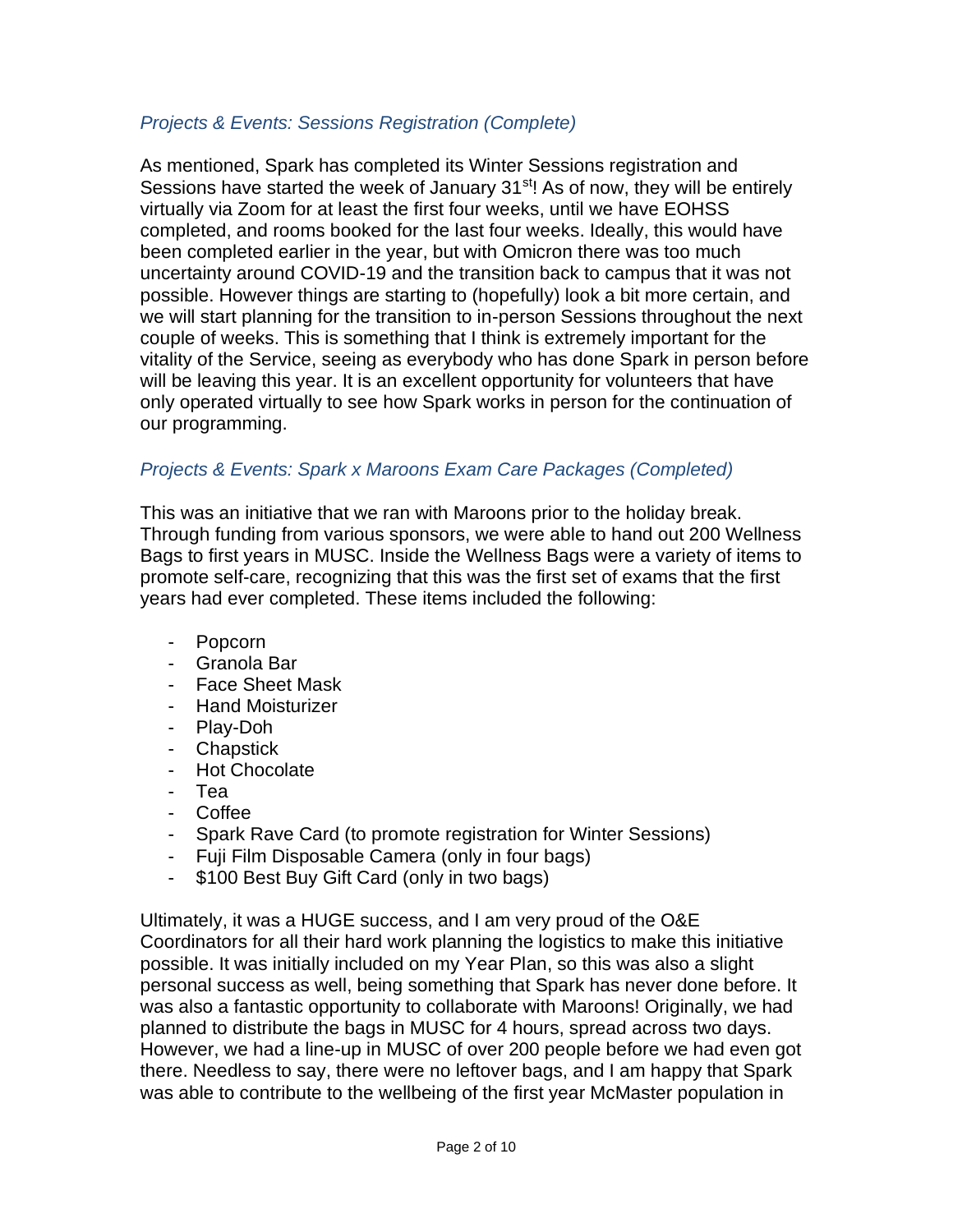this way! In the future, it would be nice to be able to hand out more Wellness Bags because telling folks we had run out wasn't enjoyable. However, I will acknowledge that this was a logistically difficult and expensive initiative to begin with! Very proud of the Spark and Maroons teams for pulling this off! Thank you to everyone in the MSU Office who had also supported me with this initiative!

#### *Projects & Events: Spark x MacCrafters Event (Upcoming)*

Spark is planning to collaborate with MacCrafters, an MSU ratified club, to conduct a crafting event in-person! I am SUPER excited to see this come to life, and it is something that Spark has never done before! This is still in the very early planning stages, and I will provide more updates in subsequent EB reports. However, I do think that it will be an excellent opportunity for first years to connect with Spark TLs, other first years, and for them to destress!

# **Outreach & Promotions**

#### *Summary*

The O&E and P&P Coordinators have been working extremely hard recently, especially with the promotion of Sessions registration. Our success would not have been possible without them. The P&P Coordinators (Jo and Irene) had a huge variety of materials to help promote Sessions including a registration graphic, Spark video montage of the Fall term (it is very cute and would highly recommend watching if you haven't seen it!), a post for the Spark Achievement in Leadership Award, and they have also just recently begun their Midterms/Exams Destressor campaign. On the O&E side of things, Sofia and Abithiny had helped AVP Services with Spark's Service Review and helped us with Sessions registration by reaching out to first year professors and having them include a blurb on their Avenue page. During the end of the Fall term, the O&E Coordinators were also extremely busy planning for their Spark x Maroons Wellness Bags which was wildly successful!

#### *Promotional Materials*

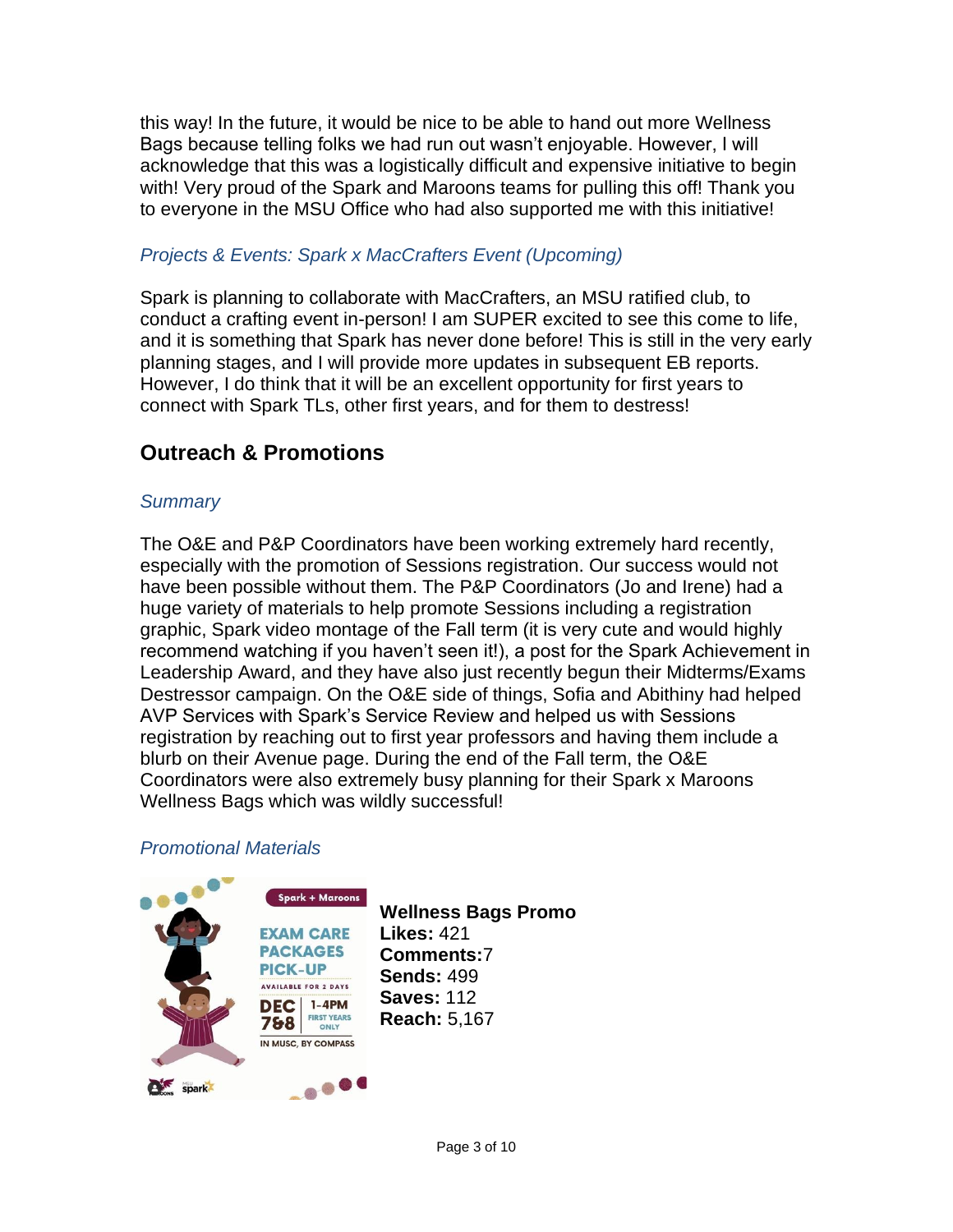

Award-valued at \$200!

#spark #scholarship

**Registration Promo Likes:** 102 **Comments:** 10 **Sends:** 165 **Saves:** 32 **Reach:** 3,173

**Registration Promo Likes:** 104 **Comments:** 4 **Sends:** 14 **Saves:** 13 **Reach:** 2,514



**Registration Promo Views:** 7,175 **Likes:** 141 **Comments:** 4 **Sends:** 18 **Saves:** 10 **Reach:** 6,142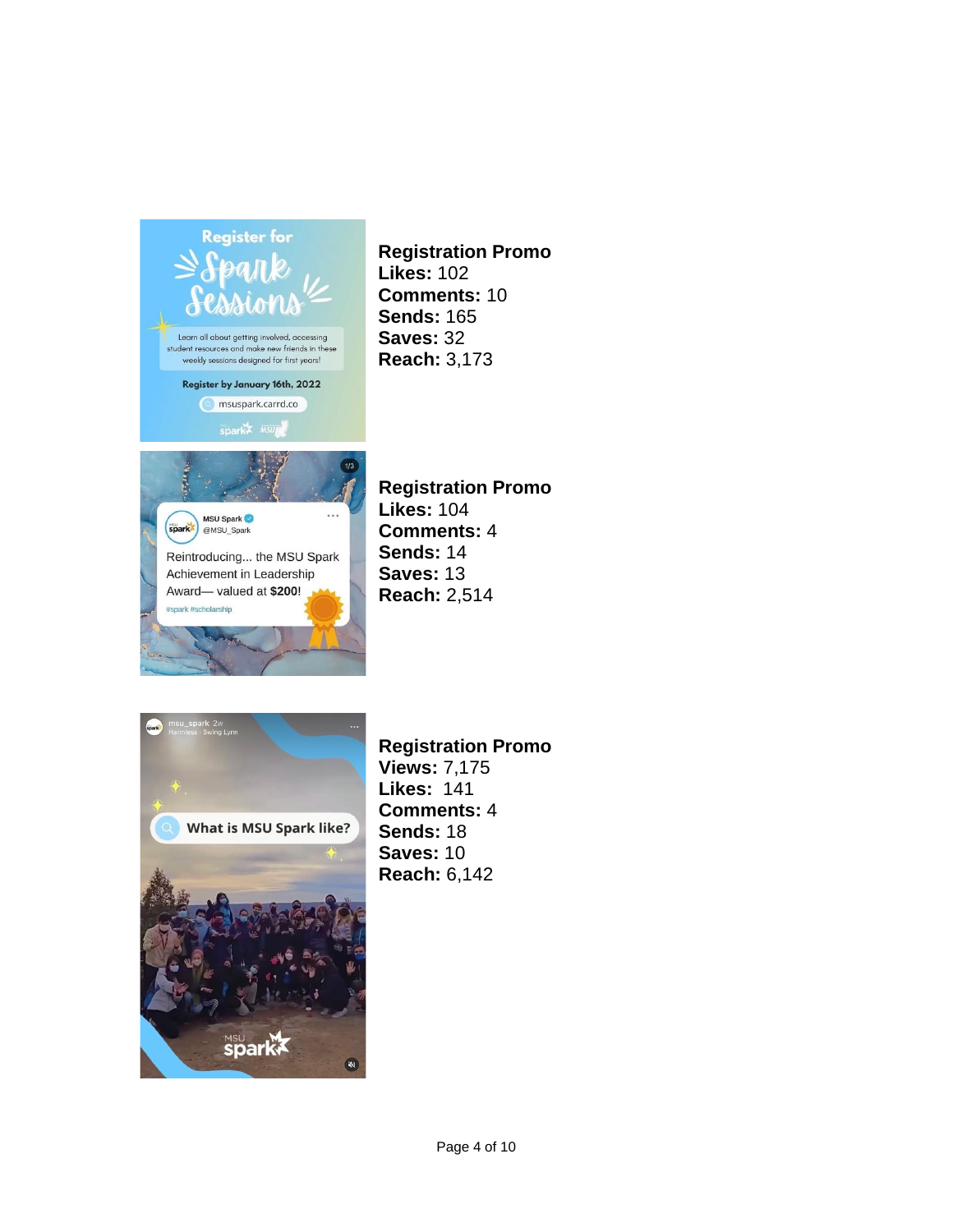

**Exam/Midterm Destressor Campaign Likes:** 149 **Comments:** 3 **Sends:** 25 **Saves:** 39 **Reach:** 2,270

#### *Social Media Engagement since the Previous Report*

| <u>rabio 1. moldyram Engagomont molgno</u> |              |                            |               |  |  |  |  |
|--------------------------------------------|--------------|----------------------------|---------------|--|--|--|--|
|                                            | <b>Start</b> | <b>Last Report Current</b> |               |  |  |  |  |
| <b>Insights</b>                            | Values       | <b>Values</b>              | <b>Values</b> |  |  |  |  |
| <b>Followers</b>                           | 4,532        | 5,357                      | 5,456         |  |  |  |  |
| <b>Impressions</b>                         | 46,090       | 59,288                     | 34,742        |  |  |  |  |
| <b>Profile Visits</b>                      | 2,951        | 2,114                      | 1,825         |  |  |  |  |
| <b>Website</b>                             |              |                            |               |  |  |  |  |
| <b>Visits</b>                              | 229          | 311                        | 165           |  |  |  |  |
| <b>Reach</b>                               | 5,290        | 8,897                      | 7,899         |  |  |  |  |

#### *Table 1: Instagram Engagement Insights*

#### *Table 2: Facebook Engagement Insights*

| ---              |               |                            |        |  |  |  |  |
|------------------|---------------|----------------------------|--------|--|--|--|--|
|                  | <b>Start</b>  | <b>Last Report Current</b> |        |  |  |  |  |
| Insights         | <b>Values</b> | Values                     | Values |  |  |  |  |
| <b>Likes</b>     | 2,678         | 2,653                      | 2,644  |  |  |  |  |
| <b>Reach</b>     | 920           | 1,746                      | 713    |  |  |  |  |
| <b>Views</b>     | 108           | 84                         | 64     |  |  |  |  |
| Engagement       | 129           | 202                        | 67     |  |  |  |  |
| <b>Followers</b> | 2,817         | 2,791                      | 2,780  |  |  |  |  |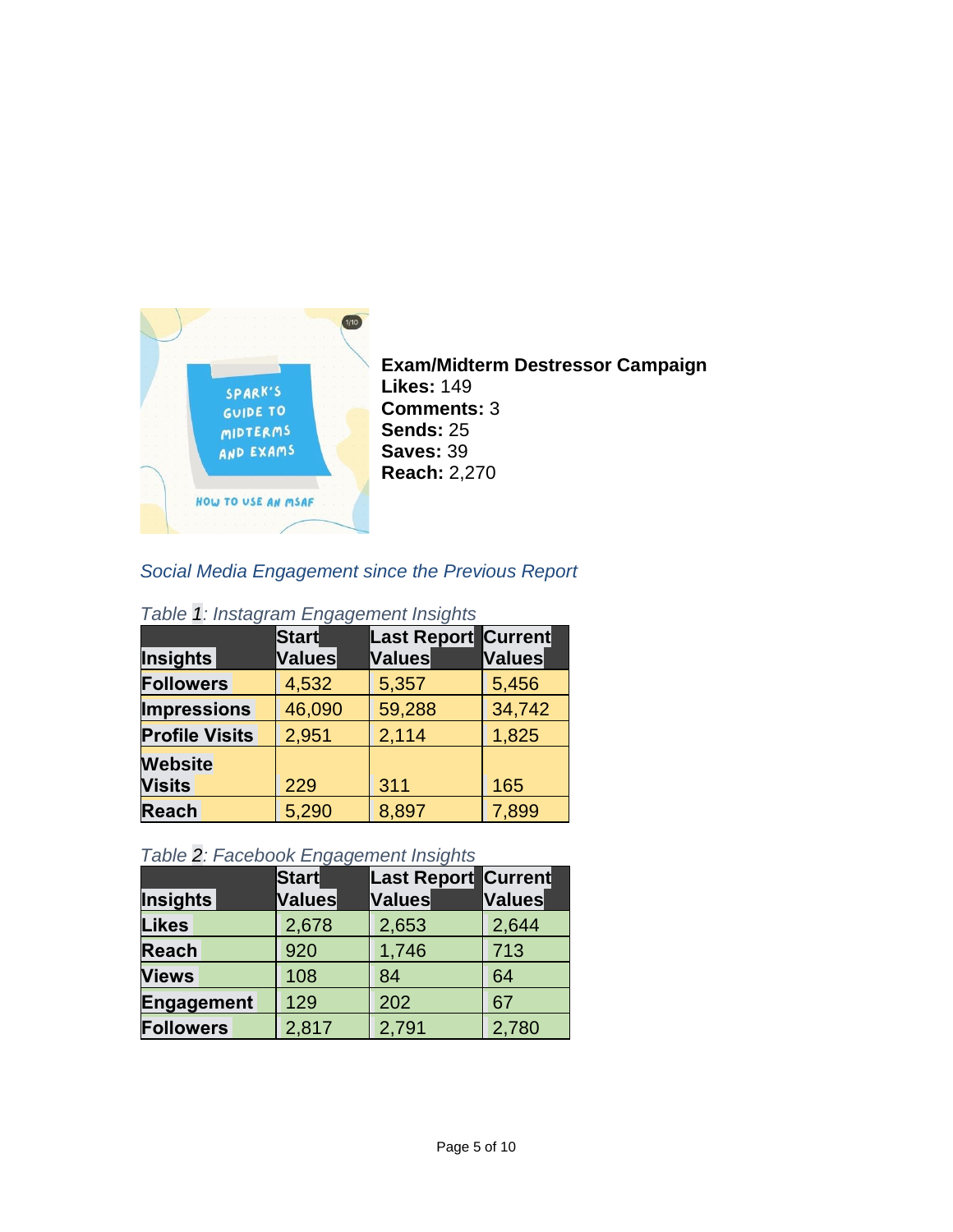## **Finances**

#### *Budget Summary*

Spark had received considerable funding from partners for our Wellness Bags back in December, and we had \$200 left over from Alumni. With this, we have decided to allocate this money to our programming (we have checked in w/ Alumni about this), and with the additional room in the budget due to this sponsorship, we will make another Spark Achievement in Leadership Award. This decision was made as a result of the Service Review, where many students stated they wanted this to be expanded. Additionally, with the evident increase in our Winter registration numbers, it seems that it has substantially helped the Service!

As I had mentioned in EB Report #1 on July  $8<sup>th</sup>$ , 2021, Spark is now at the point where we will realistically face challenges staying within our Advertising and Promotions budget. This is because Spark had the additional responsibility of conducting Summer programming (due to Horizons being rescinded) but didn't receive any additional budget to promote this. I would just like to advise the EB of this, and let you know that we are working with the UG and Comms Team to help us stay within this budget. We have approximately ~\$100 left in this budget line (after setting up our final standing order with the UG), and as we near the end of the year, it is a very real possibility that I will either have to ask to overspend beyond what we were budgeted, or not fulfill parts of Spark's OP. I anticipate we could potentially need an additional \$300-400 to complete the year from a promotional standpoint. However, I just wanted to make you aware of this, and am still fully committed to trying my best to ensure we stay in budget.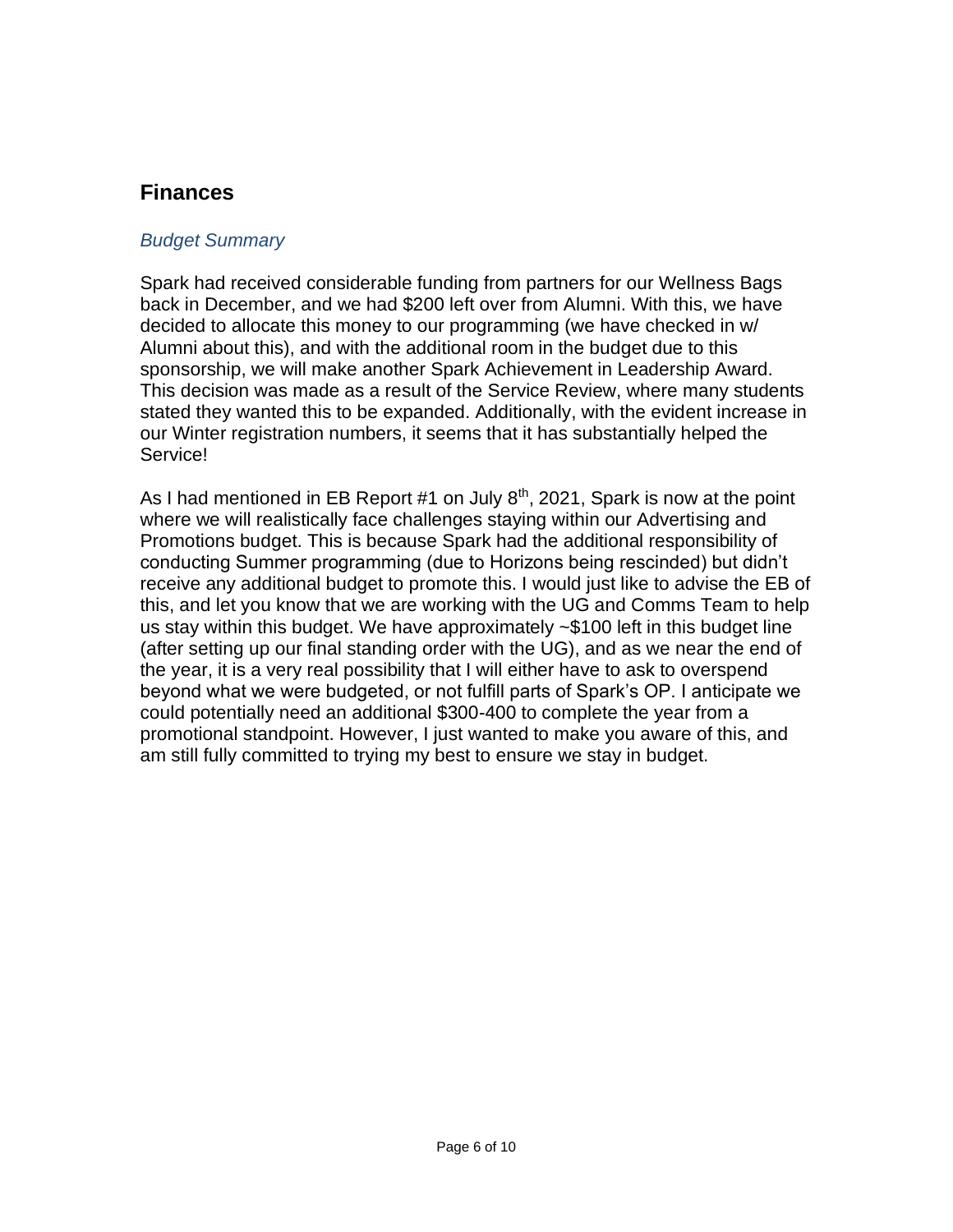| SPARK                               |                                            |               |                     |             |  |  |  |
|-------------------------------------|--------------------------------------------|---------------|---------------------|-------------|--|--|--|
|                                     | EXPENDITURE                                |               |                     |             |  |  |  |
| ACCOUNT CODE                        | <b>ITEM</b>                                | BUDGET / COST | PO SUBMITTED (DATE) | PO APPROVED |  |  |  |
| 5003-0125                           | <b>SPARK - OFFICE SUPPLIES</b>             | \$100.00      |                     |             |  |  |  |
|                                     | TOTAL SPENT IN LINE                        |               |                     |             |  |  |  |
|                                     |                                            | \$0.00        |                     |             |  |  |  |
|                                     | <b>REMAINING IN LINE</b>                   | \$100.00      |                     |             |  |  |  |
| 6103-0125                           | <b>SPARK - ANNUAL CAMPAIGNS</b>            | \$3,000.00    |                     |             |  |  |  |
|                                     | <b>SESSIONS</b>                            |               |                     |             |  |  |  |
|                                     |                                            |               |                     |             |  |  |  |
|                                     | <b>EVENTS</b>                              |               |                     |             |  |  |  |
|                                     |                                            |               |                     |             |  |  |  |
|                                     | FIRST YEAR FORMAL                          |               |                     |             |  |  |  |
|                                     |                                            |               |                     |             |  |  |  |
|                                     | <b>OUTREACH</b>                            |               |                     |             |  |  |  |
|                                     | Wellness Bags Best Buy Gift Cards (x2)     | \$200.00      | 2-Dec-21            | 6-Dec-21    |  |  |  |
|                                     | Wellness Bags (Walmart)                    | \$250.67      | 24-Nov-21           | 25-Nov-21   |  |  |  |
|                                     | Wellness Bags (Amazon)                     | \$844.15      | 24-Nov-21           | 25-Nov-21   |  |  |  |
|                                     | TOTAL SPENT IN LINE                        | \$1,294.82    |                     |             |  |  |  |
|                                     | <b>REMAINING IN LINE</b>                   | \$1,705.18    |                     |             |  |  |  |
|                                     | 6501-0125 SPARK - ADVERTISING & PROMOTIONS | \$2,600.00    |                     |             |  |  |  |
|                                     | Spark T-Shirts                             | \$483.38      | 8-Jun-21            | 15-Jun-21   |  |  |  |
|                                     | Team Leader Hiring Graphic                 | \$125.00      | 8-Jun-21            | 15-Jun-21   |  |  |  |
|                                     | First Year on the Horizon Webinar Graphic  | \$275.00      | 8-Jun-21            | 15-Jun-21   |  |  |  |
|                                     | Spark Sessions Registration Fall Graphic   | \$125.00      | 8-Jun-21            | 15-Jun-21   |  |  |  |
|                                     | Mac Hacks Graphic                          | \$220.00      | 8-Jun-21            | 15-Jun-21   |  |  |  |
|                                     | Hike and Hangout Graphic                   | \$125.00      | 8-Jun-21            | 15-Jun-21   |  |  |  |
|                                     | Applicant's Workshop Graphic               | \$125.00      | 8-Jun-21            | 15-Jun-21   |  |  |  |
|                                     | Spark Rave Cards (Quantity 200)            | \$55.00       | 8-Jun-21            | 15-Jun-21   |  |  |  |
|                                     | Standing Order                             | \$550.00      |                     |             |  |  |  |
|                                     | TOTAL SPENT IN LINE                        | \$2,083.38    |                     |             |  |  |  |
|                                     | <b>REMAINING IN LINE</b>                   | \$516.62      |                     |             |  |  |  |
| 6494-0125                           | SPARK - VOLUNTEER APPRECIATION             | \$750.00      |                     |             |  |  |  |
|                                     |                                            |               |                     |             |  |  |  |
|                                     | TOTAL SPENT IN LINE                        | \$0.00        |                     |             |  |  |  |
|                                     | <b>REMAINING IN LINE</b>                   | \$750.00      |                     |             |  |  |  |
|                                     |                                            |               |                     |             |  |  |  |
| 6802-0125                           | <b>SPARK - LEADER TRAINING</b>             | \$500.00      |                     |             |  |  |  |
|                                     |                                            |               |                     |             |  |  |  |
|                                     | TOTAL SPENT IN LINE                        | \$0.00        |                     |             |  |  |  |
|                                     | <b>REMAINING IN LINE</b>                   | \$500.00      |                     |             |  |  |  |
|                                     |                                            |               |                     |             |  |  |  |
|                                     |                                            |               |                     |             |  |  |  |
|                                     |                                            |               |                     |             |  |  |  |
|                                     |                                            |               |                     |             |  |  |  |
|                                     | <b>TOTALS</b>                              |               |                     |             |  |  |  |
|                                     |                                            |               |                     |             |  |  |  |
|                                     | TOTAL BUDGETED DISCRETIONARY SPENDING      |               | \$6,950.00          |             |  |  |  |
|                                     |                                            |               |                     |             |  |  |  |
|                                     |                                            |               |                     |             |  |  |  |
| TOTAL ACTUAL DISCRETIONARY SPENDING |                                            |               | \$3,378.20          |             |  |  |  |
|                                     |                                            |               |                     |             |  |  |  |
| REMAINING DISCRETIONARY SPENDING    |                                            |               | \$3,571.80          |             |  |  |  |
|                                     |                                            |               |                     |             |  |  |  |

# **Executives & Volunteers**

Both the Executives and TLs have a high morale entering into the Winter term and many of them have expressed their excitement to start Sessions with me! We had the opportunity to check-in with them during our Winter retraining and I think that many of them are excited by the possibility of being in-person. As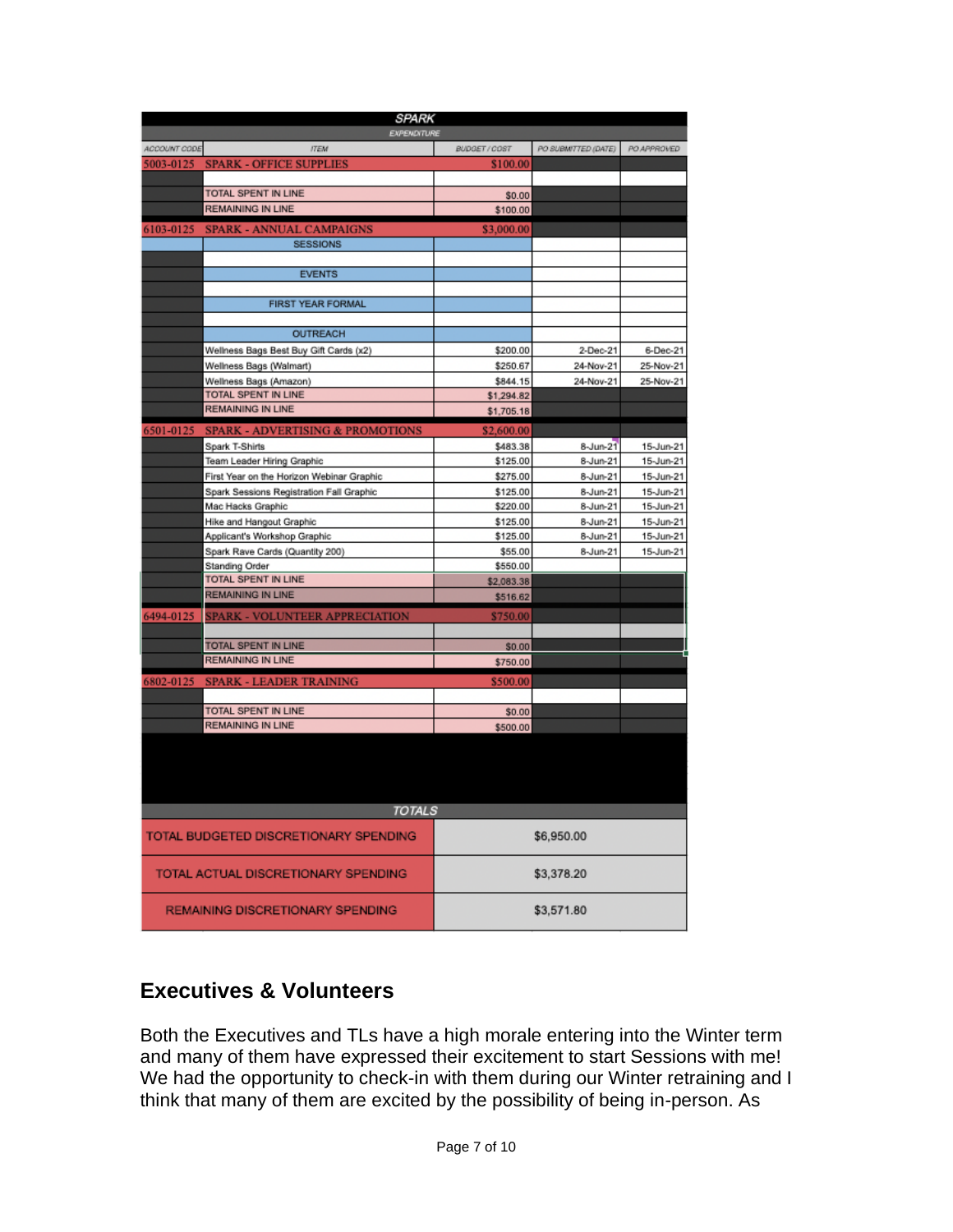typically happens, we did lose some TLs into the Winter term, but we still have an adequate amount to be able to conduct Sessions, so this is not a worry. They have all consistently been attending Sessions and Sessions training and I truly think the first years registered in Spark are very lucky to have them. I think that some Execs specifically are potentially feeling a bit tired in their roles, but this is also understandable considering how busy the year has been and all the changes we have had to make due to COVID-19. I will continue to support them, and I don't think this will impact the quality of Spark's programming moving forward. With effective communication, we have been able to give specific Execs breaks when needed, and I think that the holiday break was a fantastic opportunity for them to recharge. Overall, there are no problems on this front for Spark.

## **Successes**

There are a few successes that I would like to share with the EB:

- 1. **Spark Wellness Bags:** As mentioned previously, the O&E Coordinators did a phenomenal both organizing the logistics of this initiative and actually executing it. They faced a couple of roadblocks along the way, but they prevailed, and I am beyond impressed! They secured plenty of funding, helped make the necessary purchases, organized the Wellness Bags with the help of the Spark Ambassadors (first years), helped promote the event, secured a location, and organized TLs and Maroons Reps into shifts. With all this hard work, when it was time to distribute the Wellness Bags, there was already a line of over 200 people in MUSC (which I will admit, was slightly overwhelming in the moment). Regardless, they demonstrated nothing but kindness and professionalism when distributing the bags, and we had quite a few people who received the Wellness Bags subsequently sign up for Sessions. All in all, I feel privileged that Spark had the opportunity to give back to the first-year community in this way! While somewhat logistically difficult, it is certainly an initiative I would recommend for future Directors as it promotes interservice collaboration, the ability to directly support first years, and helps enhance Spark outreach.
- 2. **Sessions Registration and Session Coordinator Adaptability:** Coming into the role of Spark Director, one of my major goals was to improve registration for Winter Sessions because it is typically drastically lower than the Fall term. Not only does this mean that first years are missing out on opportunities for support, but it also means the TLs feel as though their role isn't valuable. To increase registration, I made some changes to the programming (having Sessions Coordinators change the Sessions between the Fall and Winter) and wanted to introduce the Spark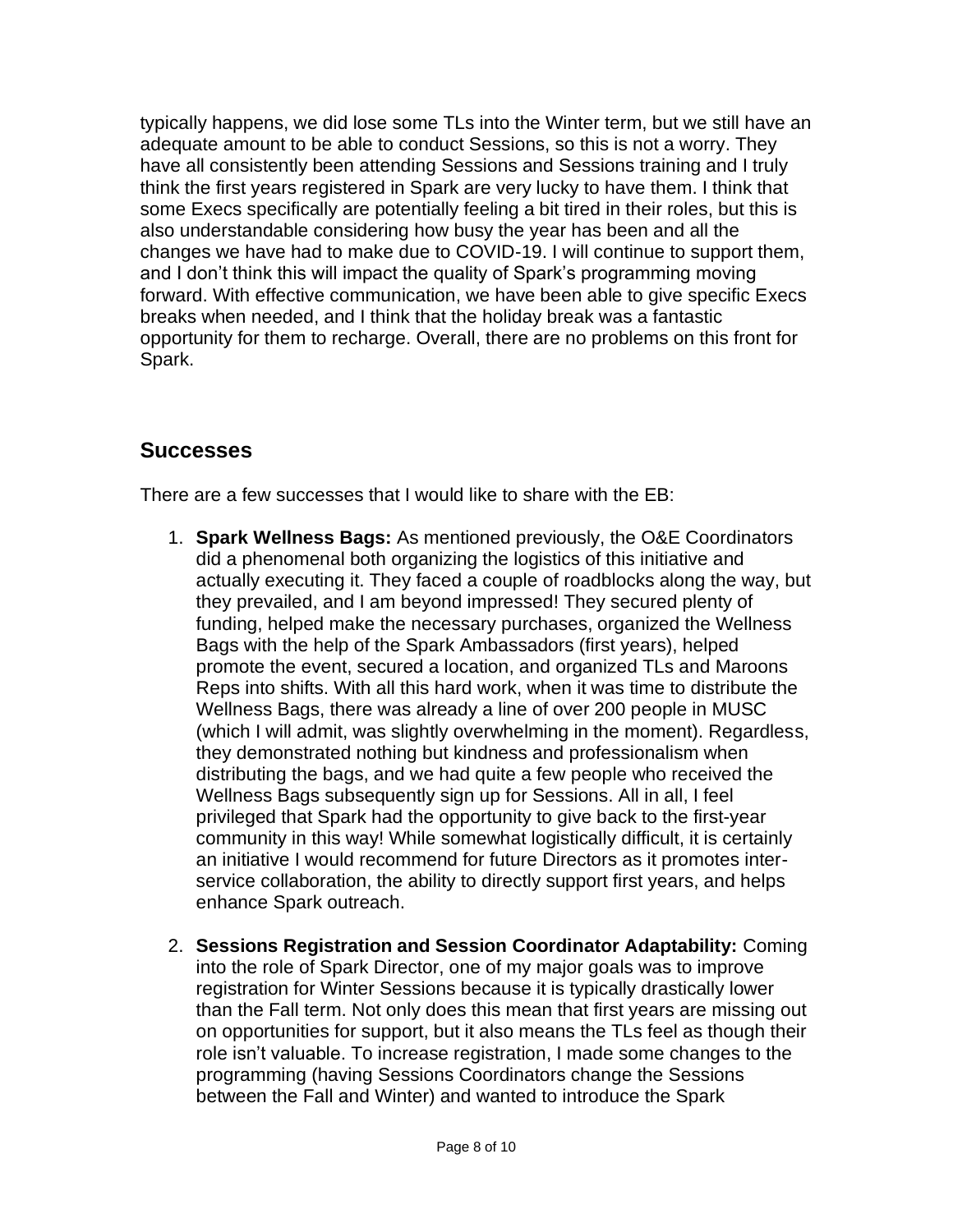Achievement in Leadership Award (valued at \$200). These changes, along with phenomenal promotional material from the P&P Coordinators that far exceeds expectations, I think attributed to the high number of registrations that we saw this year for the Winter term compared to previous years. In the Winter term of 2019/20 and 2020/21, there were 15 and 34 registrations, respectively. This year, we increased that by over 350% for a total of ~132 registrations. I think this is a HUGE success that I am extremely excited to share! I suggest that future Directors consider how these changes in Spark's programming (different Sessions b/w Fall and Winter as well as the Spark scholarship) can be implemented on a more permanent basis (i.e., changing the OP). I also think they should continue to consider ways that we can further increase registration in Spark Sessions. Further, I just wanted to give the Sessions Coordinators a shoutout for their resiliency and adaptability. With the uncertainty of the Winter term as a result of COVID-19, they have been beyond adaptable with their Sessions and have helped to set up what I anticipate will be a successful transition back in-person for Spark.

3. **Sessions Registration Promo:** I think that we owe a lot of success in our Winter registration numbers to the phenomenal promotional material produced by our P&P Coordinators (Jo and Irene). They *consistently*  exceed my expectations and I am constantly impressed by them. To promote registration they designed rave cards, posted numerous promotional videos and graphics. They are certainly a HUGE asset to the Executive Team, and I am beyond proud of them for their continued hard work into the Winter term!

# **Current Challenges**

Spark is facing the following challenges:

- **1. Volunteer Retention:** This is something that Spark typically sees into the Winter term, and it is not necessarily something I am concerned about. Rather, I wanted to share for transparency. We lost 2 TLs going into the Winter term, but we do still have an adequate amount to run Sessions. The primary reason for leaving was just inability to juggle the role with other responsibilities. However, I will also state that especially in a virtual environment, the TLs are typically putting in less hours than what is outlined in the JD. As such, I don't feel that their roles/responsibilities are unfair, nor do I think they exceed what they should anticipate.
- **2. Room Bookings:** This has just been a challenge due to the last-minute nature of these bookings as a result of COVID-19. While we want to make the transition back in-person for our Sessions, it is only possible if we can book these physical spaces to conduct them in. I would like to recommend to EB and future Spark Directors (although this is relatively out of their control) that they consider giving Spark a physical space to conduct these